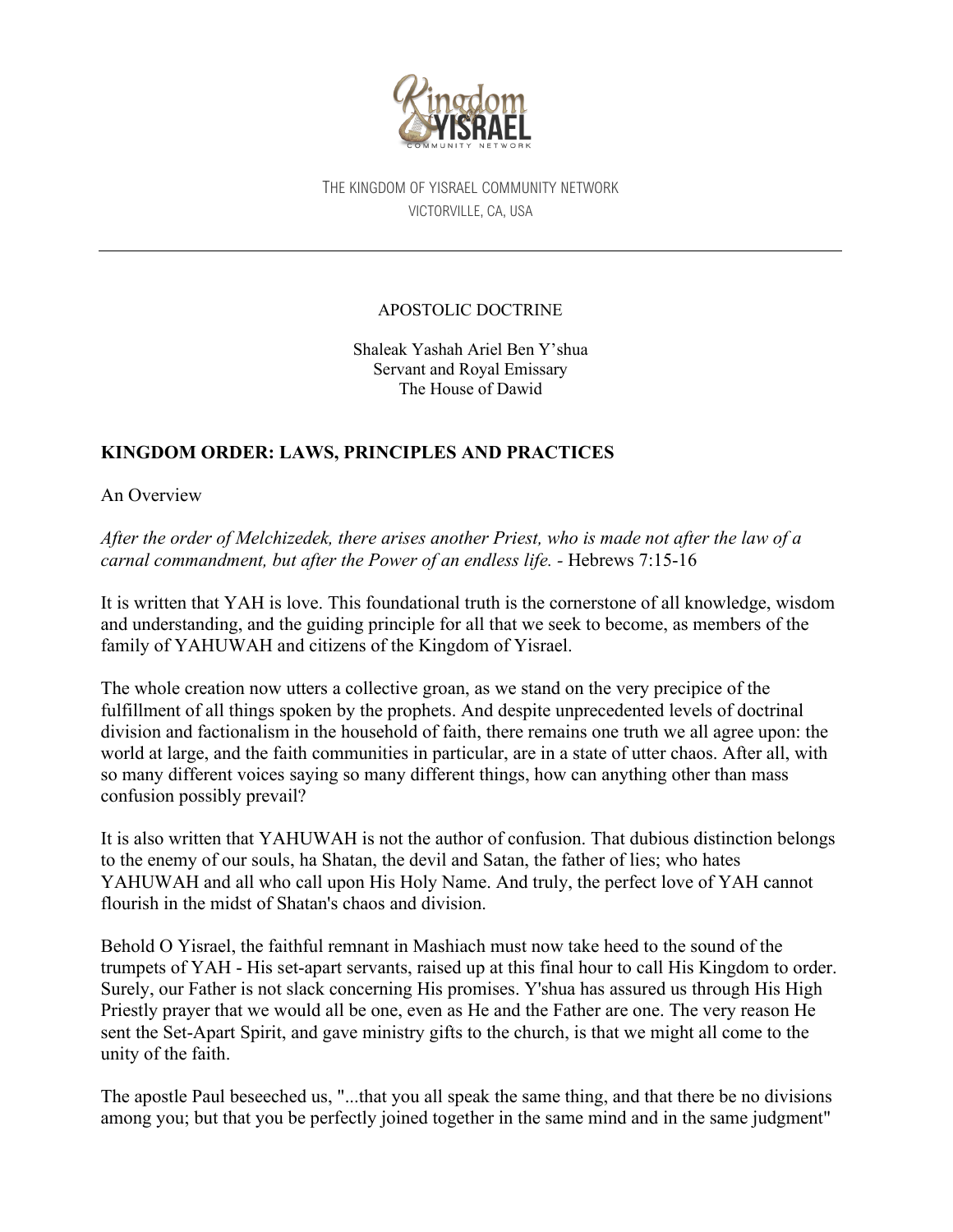(1 Cor. 1:10). So then, why the confusion? Why the strife? Why are we yet divided ad infinitum? The answer is simple: because we don't yet fully understand the Kingdom order YAH has ordained to establish His nation. Too many voices are saying too many different things. In order to finally cease from being tossed to and fro by every wind of doctrine, we must now rediscover and return to the singular voice and vision ordained by YAHUWAH Himself.

## THE ORDER OF NATIONS

My brethren, in bringing authentic and uncompromised unity to the remnant, the first order of business is to reintroduce the holy nation at large to the identity and destiny of Hebrew Israelites in Christ. It is written that YAH "...shows His word unto Ya'aqob; His statutes and His judgments unto Yisrael. He has not dealt so with any nation; and as for His judgments, they have not known them" (Psalm 147:19-20). And again, YAHUWAH says "I will make a new covenant with the house of Yisrael and with the house of Yahudah (Judah)" (YermeYahu-Jeremiah. 31:31; Heb.8:8).

Surely, the greater Commonwealth of Yisrael must finally come to understand that the physical seed of Yisrael, who are of the faith of Abraham, are divinely ordained as primary inheritors of the covenant blessings of YAH (See Romans 9:3-5).

Despite the marvelous added blessing of receiving the adoption of sons from every nation as joint heirs in Mashiach; the true knowledge, wisdom and innerstanding that the faithful remnant must unite upon has indeed been bequeathed to the actual descendants of Abraham, Yitzhaq, and Ya'aqob; more specifically, Hebrew Yisraelites - so-called African Americans - who constitute the true Kingdom of Yahudah. It is this despised and rejected component of the holy nation which is at the very root of the remnant; and out of which will emerge - in the midst of this mass confusion – the YAH-ordained "...faith once delivered unto the saints."

Now, to be sure, in our Hebrew language and culture the word 'ben' (son) refers to a man who carries the honor, authority and character of his father, and not merely his genes. Indeed, love is stronger than flesh, and thicker than blood. Those who would inherit the promises must be of the faith of our father Abraham; that is to say, in Mashiach. Nevertheless, YAH would simply be breaking covenant with the founding fathers of the faith if He were to place the authority to establish Kingdom laws and principles anywhere other than in the hands of Hebrew Yisraelites in Mashiach - to then be imparted to His adopted sons who willingly submit to national order in our Father's house.

For example, which of you, having begat sons, and then having occasion to adopt sons from another family, would then sow discord into your own household by appointing your adopted sons over the obedient sons from your own loins? And yet at the same time we must also know, as it is written, that even "A wise servant shall have rule over a son that causes shame and shall have part of the inheritance among the brethren" (Prov. 17:2).

We as Hebrew Yisraelites must be ever mindful of the fact that while we were still living in our own land, still speaking our own language, and still practicing our own lifestyle, our enemies were able to destroy our temple and our holy city, slaughter over one million of us, and cause the remnant of our people to flee into ancient Pella and the interior of Africa for our very lives.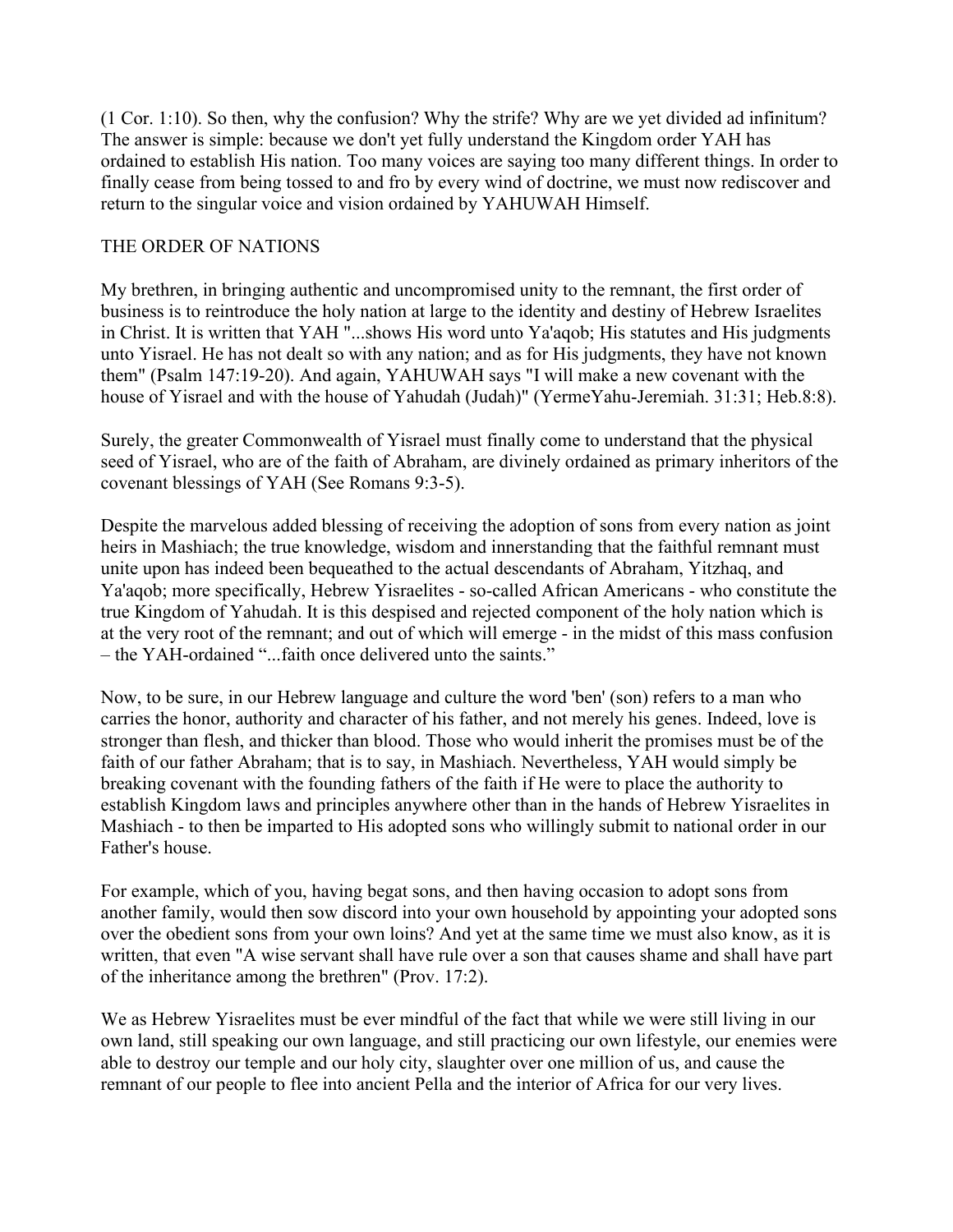Behold, Saints - the restoration of our national identity alone is no remedy for our confusion. The very reason Y'shua was crucified was for daring to disallow mere nationality and Mosaic rituals to continue as the standard for measuring one's walk with YAHUWAH. Hear O Yisrael the new Judean Priesthood will once again prevail...

Despite certain factions of the Hebrew Yisraelite-aware who have yet to see this mystery, hidden in Elohim until the resurrection of Y'shua - the adoption of sons from among the Gentiles - YAH is nevertheless faithful to His covenants with our fathers, and will yet choose the seed of Israel in Mashiach as the root of the Commonwealth (see Romans 11).

#### THE ORDER OF YISRAEL

The apostle Kefa (Peter) referred to the early Hebrew Yisraelite believers scattered among the Gentiles both as "Christians" ("Messianics") and as a holy nation. To then demonize the word 'Christian', or to spiritualize the term 'Holy Nation', and suggest that the remnant is anything other than the anointed Kingdom of Yisrael, is to change the plain literal meaning of scripture - and without any contextual indication whatsoever to do so. The true church is in reality a Kingdom government in waiting; destined to rule not only the nations of the earth, but even the very angelic hosts of heaven.

My brethren, when many among the Hebrew-aware think government and politics, just as when they think 'Christianity', they continue to do so within a Greco-Roman cultural context. Despite being aware of their true legacy and culture, such men are yet under the influence of the dominant political ideology of the western world. But in truth, an actual working definition of politics is simply 'the science of governance' - not the science of democracy.

Surely the time has come, for we as the very executors of the divine covenants, to expand our innerstanding of politics beyond the electoral process. Selah. Y'shua is a King - not an elected official. And thus, He is the head of a Kingdom, which is of course, a king's domain, or measure of rule. And King Y'shua taught us to pray, our Father who art in heaven - not our President, and thy Kingdom come - not thy Republic.

My brethren, the set-apart body of Christ at large, must finally repent, from seeking to establish order and structure, by emulating the governments of this world; which are after all, the very powers we're called to rule, in righteousness and in truth. We must now begin to look toward our political future as a nation - and do so in proper Kingdom perspective.

Even ancient Yisrael, from her beginning as a sovereign nation under Mosheh, until the reign of King Dawid, was never able to fully establish herself in the covenant blessings of YAH. Why? Because all forms of government other than a theocratic monarchy simply do not hold within them the capacity to bring a nation into true unity. Indeed, the season of the Judges ended with this lament: "In those days, there was no king in Yisrael, and every man did that which was right in his own eyes" (Judges 21:25).

And even Judeo-Christian America, with all of her vaunted wealth, military might and world influence, is currently unravelling at the partisan seams, and teetering on the brink of civil war. Why? Simply because of the cultural confusion that inevitably arises among any people without a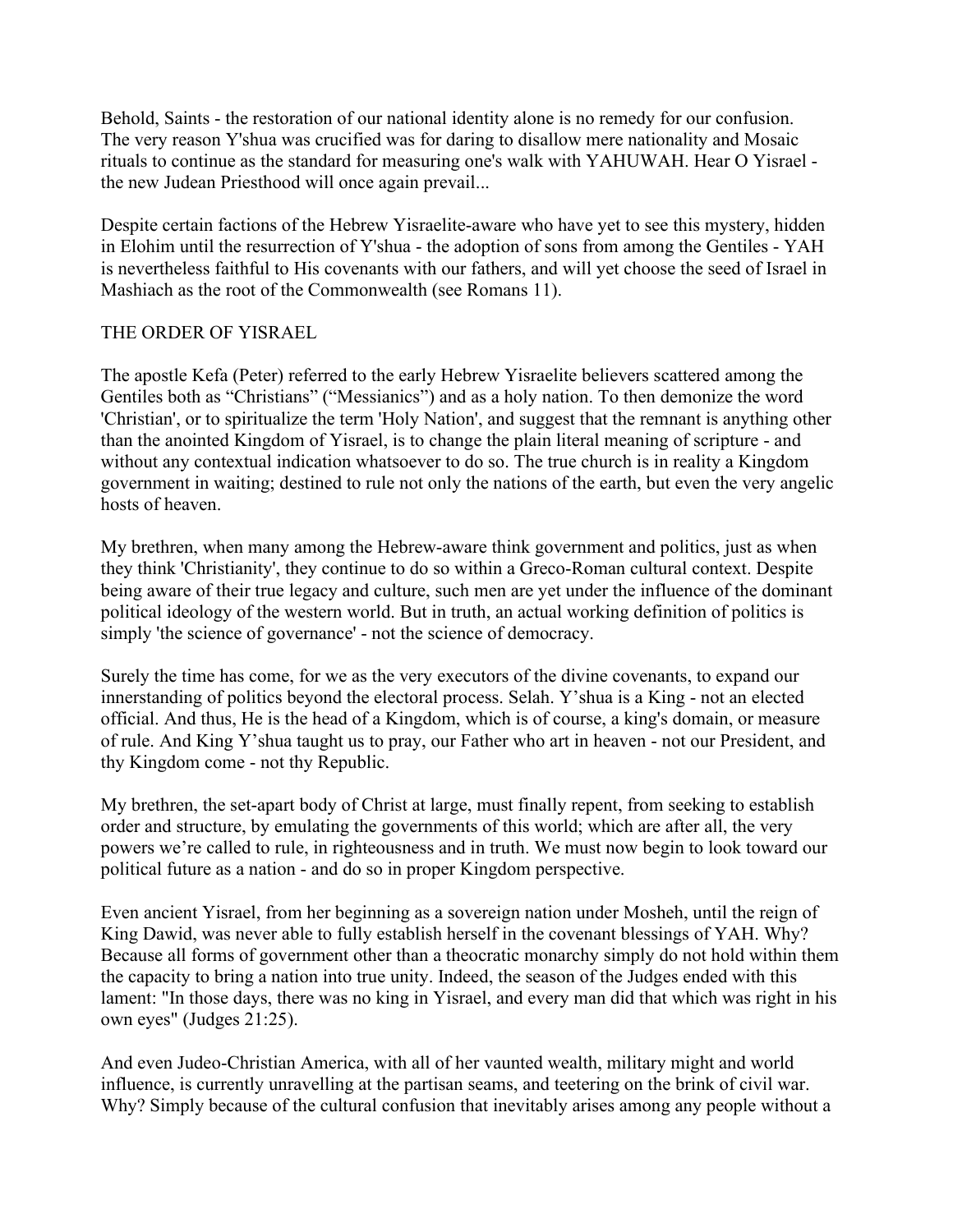singular, divine purpose. The truth is, the Western democratic concept of a "loyal opposition" is in reality a contradiction in terms...

Ironically, president Abraham Lincoln - considered by many to be America's greatest President in referring to the Civil War, quoted Ha Mashiach, saying "A house divided against itself cannot stand." And yet, like America's founding fathers before him, he failed to recognize that a permanent built-in divide - the so-called separation of powers - was actually codified as an organizing principle in the US Constitution. Selah.

The true Christian (meaning anointed) Nation is not America per-se; neither is it Great Britain, nor is it Vatican City. The anointed Nation is in truth, the Kingdom of Yisrael - the faithful remnant of YAH in Christ. Even so, ahmein.

#### THE ORDER OF DAWID

My beloved brethren, the highest form of government in Abba YAH is, and always has been, monarchy. After all, He Himself is 'Melekh ha Olam' (King of the Universe). And thus, according to His own image and likeness, He established a Royal House to rule His people Yisrael. Selah.

He chose Dawid ben Yishay (David, son of Jesse), of the prevailing tribe of Yahudah, a man after His own heart; and not only anointed him as King, but established an everlasting covenant with him concerning his seed who would come thereafter, including the ultimate King of Yisrael, Y'shua Ha Mashiach. This vitally important covenant of Almighty YAH with Dawid has simply been dismissed by much of the Christian world, and wildly misconstrued and even usurped by certain other so-called Christian and "Zionist" elements. Nevertheless, all the promises of YAH are "…yea, and in Him, Ahmein."

The 'Davidic' covenant is said by most "Judeo/Christian" scholars and theologians to have been completely fulfilled in the resurrection of Y'shua. But given the current state of doctrinal confusion - even among the remnant - we would do well to take a fresh look at this Covenant and discern the role it played in establishing the early church, and of what has since become of the royal family of Dawid.

To begin with, it is no so-called coincidence that Mashiach's brother Ya'aqob-James was chosen, despite his unbelief during Y'shua's earthly ministry, to lead the mother church at Jerusalem, rather than believing Kefa, Paul or Yochanan (Peter, Paul or John). It is recorded in the book of Acts that it was James who confirmed the Gentiles being added to the holy nation - quoting the prophet Ahmos (Amos), saying "After this I will return, and will build again the tabernacle of David which is fallen down... that the residue of men might seek after YAHUWAH and all the Gentiles upon whom My name is called, says YAHUWAH who does all these things" (Acts 15:16-17).

Why was it that Mashiach's brother was given this historic revelation - as well as the Divine authority to render the final judgment on so critical and controversial a matter as the naturalization of Gentiles as new citizens of Yisrael? Simply because as Y'shua's legal father Yosef's second son, James was next in the line of succession to preside over the house of Dawid and its earthly concerns in Y'shua's absence - which in this case was the very Kingdom of YAH, the true nation of Yisrael, and its new, called-out government, the Church.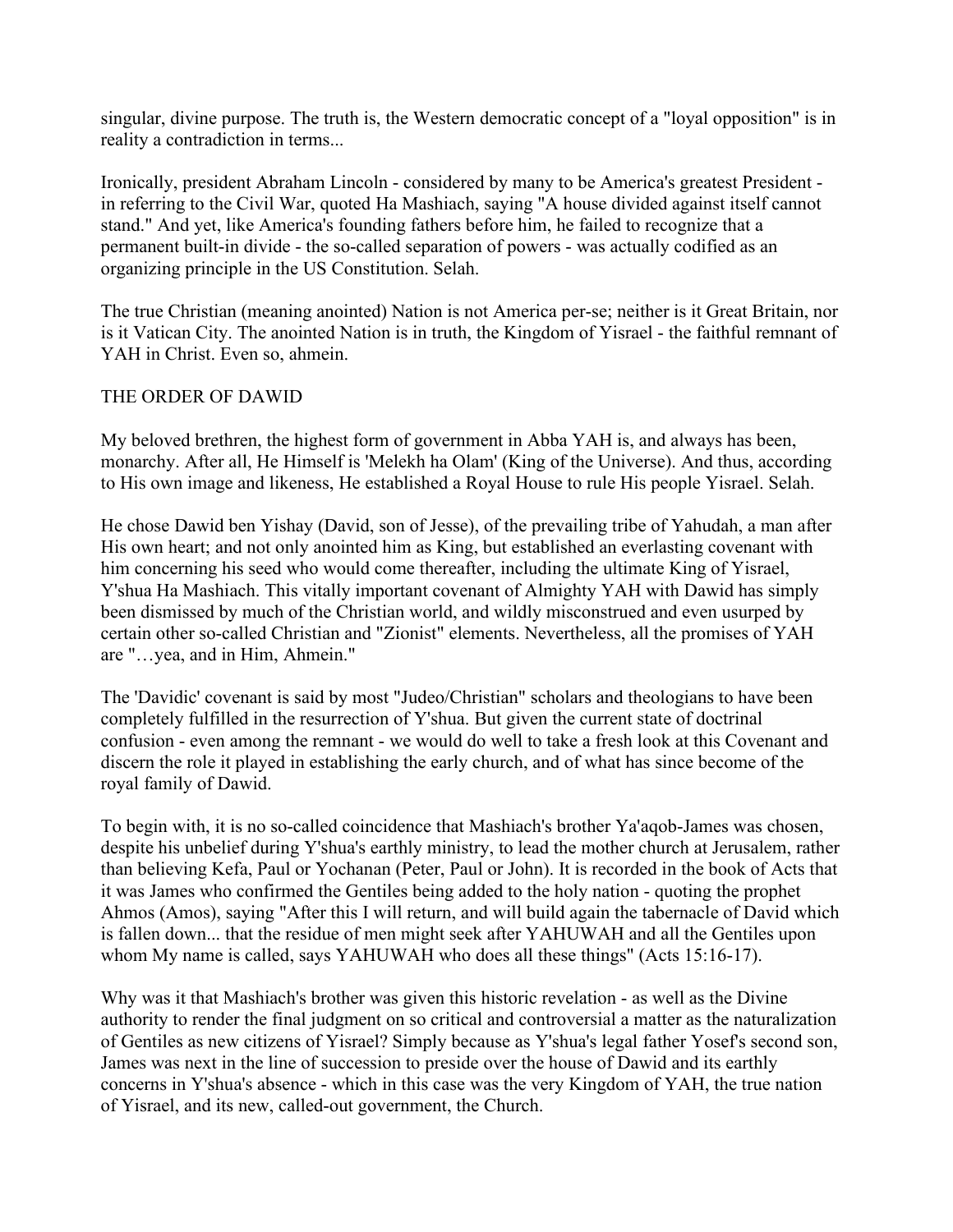Behold O Yisrael, this mystery - according to early Church historian Eusebius (Church History - Book II, Chapter 1 and Book III, Chapter XXXII), and others, many of Y'shua's relatives not only presided over the churches proper, but also outranked Kefa and Yochanan, along with the rest of the original twelve apostles. In truth, the house of Dawid's rule of the universal church was standard operating procedure, until the usurping of its divine authority was completed by the Romans under the infamous Emperor Constantine, early in the fourth century. Selah.

## THE ORDER OF MINISTRY

Ya'aqob-James - exercising Divine authority as Y'shua's chief Davidic successor - revealed by the Ruakh that it was not the tabernacle of Mosheh that was being rebuilt; with its emphasis on carnal ordinances, designed to reveal spiritual truth to a carnal people; but rather, the tabernacle of David, with its spiritual freedom and joyful expression of praise and worship unto Abba YAH. YAH Khai v'HalleluYAH!

This is why James so wisely determined not to lay a burden of circumcision and keeping of the law as requirements for salvation, upon the naturalized new citizens of the Commonwealth (See Acts 15:24-32). After all, since Yisrael who was the recipient of the law, could not find salvation in Mosheh, but trusted in the liturgy rather than in the LORD; why then would Ha Mashiach impose those same carnal ordinances on the Gentiles, whom YAH had already sanctified and filled with His Spirit?

As it is written, the Levitical priesthood could only offer "...gifts and sacrifices that could not make him that did the service perfect as pertaining to the conscience; which stood only in meats and drinks, and diverse washings and carnal ordinances imposed upon them until the time of reformation. But Mashiach has become a High Priest of good things to come, by a greater and more perfect tabernacle not made with hands; that is to say, not of this building..." (Heb. 9:9-11). Ya'aqob's monumental Davidic revelation marked the glorious beginning of a graduation from the "types and shadows" of the order of Aharone - and became a foundational word of the new Judean Royal Priesthood, after the Eternal Order of Melchizedek.

Behold O Yisrael - Y'shua Ha Mashiach is not the Lion of the tribe of Levi. Selah.

As it is written, our High Priest sprang out of Yahudah - of which Mosheh spoke nothing concerning the priesthood - and is the first of a new and everlasting order; the Royal Priesthood of Yisrael in Mashiach; made not after the law of a carnal commandment, but after the power of an endless life... This basic principle of the Kingdom - repentance from dead works and faith toward YAH - will soon be established among the faithful remnant.

Hebrew Yisraelites in Mashiach, once again divinely ordered under the house of Dawid, will finally bring resolution to the endless strife of words that only serve to create the envy, railings, rivalries and evil surmising, which things continually vex our quest for freedom and unity - i.e. Yahushua, Yahshua or Yeshua; YAHWEH, YAHWAH or YAHUWAH,; Pastor, Bishop, Priest, Rabbi, etc. etc. etc. - a burdensome yoke, of childish madness, that must finally be destroyed!

And surely it shall come to pass, my brethren, under the authority of Abba YAH's set-apart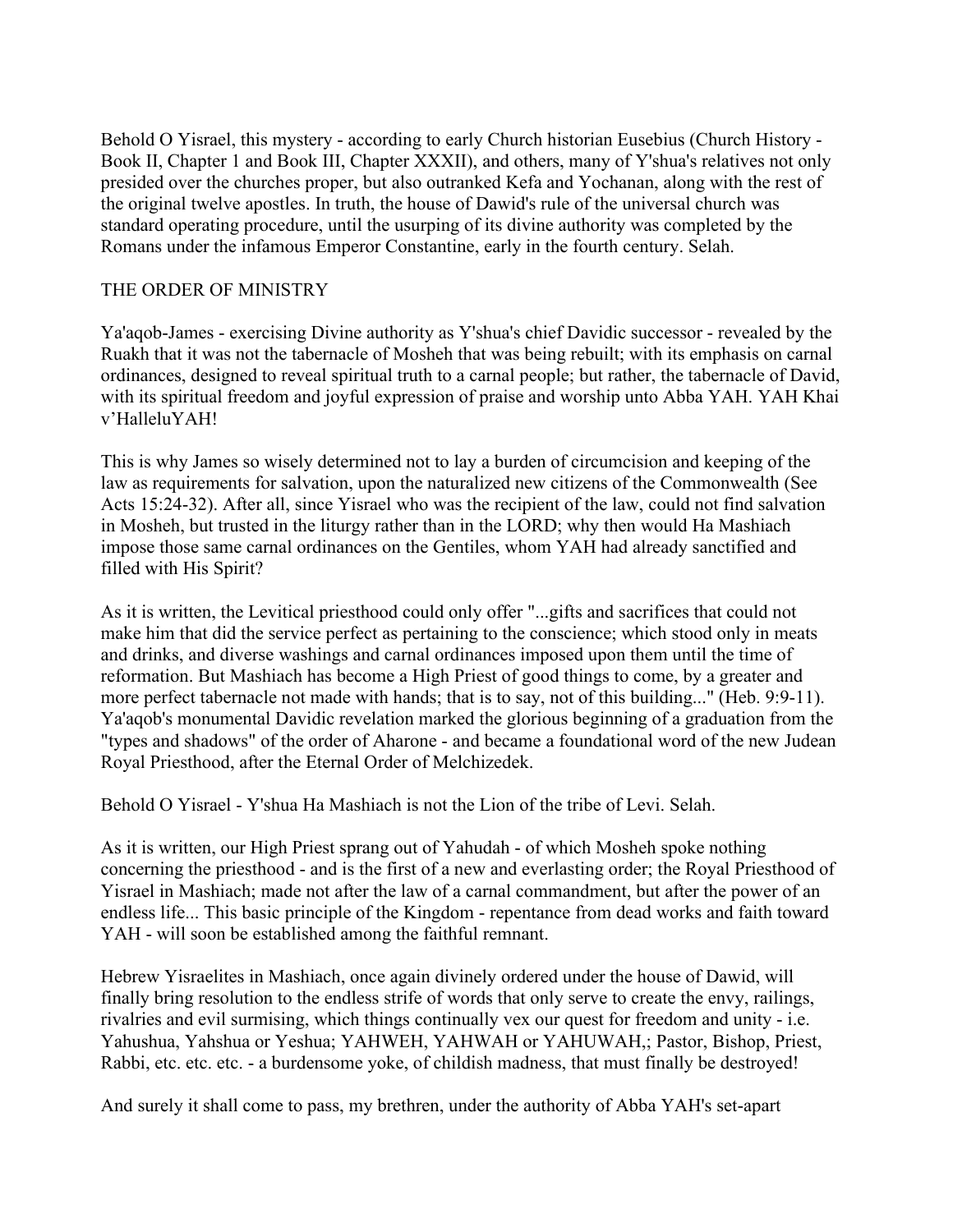shaleakhim, nabim v'morim - His holy apostles, prophets and teachers - His Royal High Priesthood in Ha Mashiach. YAH Khai v'HalleluYAH! Therefore, rejoice all you Saints of the Most High! For as it is written, "Remember not the former things, neither consider the things of old. Behold, I will do a new thing; now it shall spring forth; shall you not know it?" (YeshaYahu-Isaiah 43:18-19.) Even so, Ahmein.

## THE ORDER OF FAMILY

Finally my brethren, by all accounts, Shir Ha Shirim (The Song of Solomon) is a glorious prefiguring of Mashiach's love for His Bride, the Church. And yet the fact that YAH chose a polygynous family to do this has been largely overlooked by Christians, and completely dismissed by the Greco-Romanized theologians of the Western world.

As we so often prophesy, true Biblical marriage is being restored to the so-called African American people at this very hour! The truth is, the revelation of polygyny in Mashiach is key not only to setting Messianic families in Kingdom order, but to preparing the true churches for Y'shua Himself. Selah.

Sh'ma Yisrael - the marriage of Mashiach and His bride is a plural marriage.

In the Hebrew tongue, the Song of Solomon, is pronounced Shir Hah Shirim, which in English means, the Song of Songs. And again, by all accounts, the ancient lyric foreshadows, the love shared by the Messiah and His Church. And in the Song of Solomon, it was said to King Solomon by his favorite queen, the Shula-mite, "... thy name is as ointment poured forth; therefore, do the virgins love thee. Draw me, and *we* will run after thee..." (Song of Solomon 1, 3-4). Selah.

And as we have consistently pointed out, it's no so-called coincidence that the nation of Yisrael the very root and foundation of true Messianic faith - sprang forth from our father Ya'aqob and his four wives. Therefore, to suggest that polygyny constitutes adultery is to suggest that ancient Yisrael was a nation of bastards! Would the Most High, pristine in His holiness, enter into a sacred oath with an accursed people? YAH forbid!

Moreover, in the book of Revelation - which is after all, a part of the 'New Covenant' - it is written that the names of the twelve sons resulting from Ya'aqob's polygynous relationships are permanently enshrined in the gates of the Holy City, the New Jerusalem! This is the very abode of YAH Himself. How then can we dare suggest that Messianic polygyny is sinful? Again, YAH forbid!

Surely, in this glorious dawning of the Kingdom age, the faithful and true remnant will begin to experience a revelation of the order of family in YAH's own image and likeness, through a miraculous rebuilding of the house of Dawid - restoring Divine polygyny, and showing forth a true witness and testimony of the soon-coming marriage of Ha Mashiach and His faithful remnant Church. HalleluYAH! Even now, a new dividing, rejoining and family expansion is being felt in the rumblings, as YAH begins to shake everything that can be shaken so that only that which is unshakeable will remain.

YeshaYahu-Isaiah prophesied, "And in that day, seven women shall take hold of one man, saying,